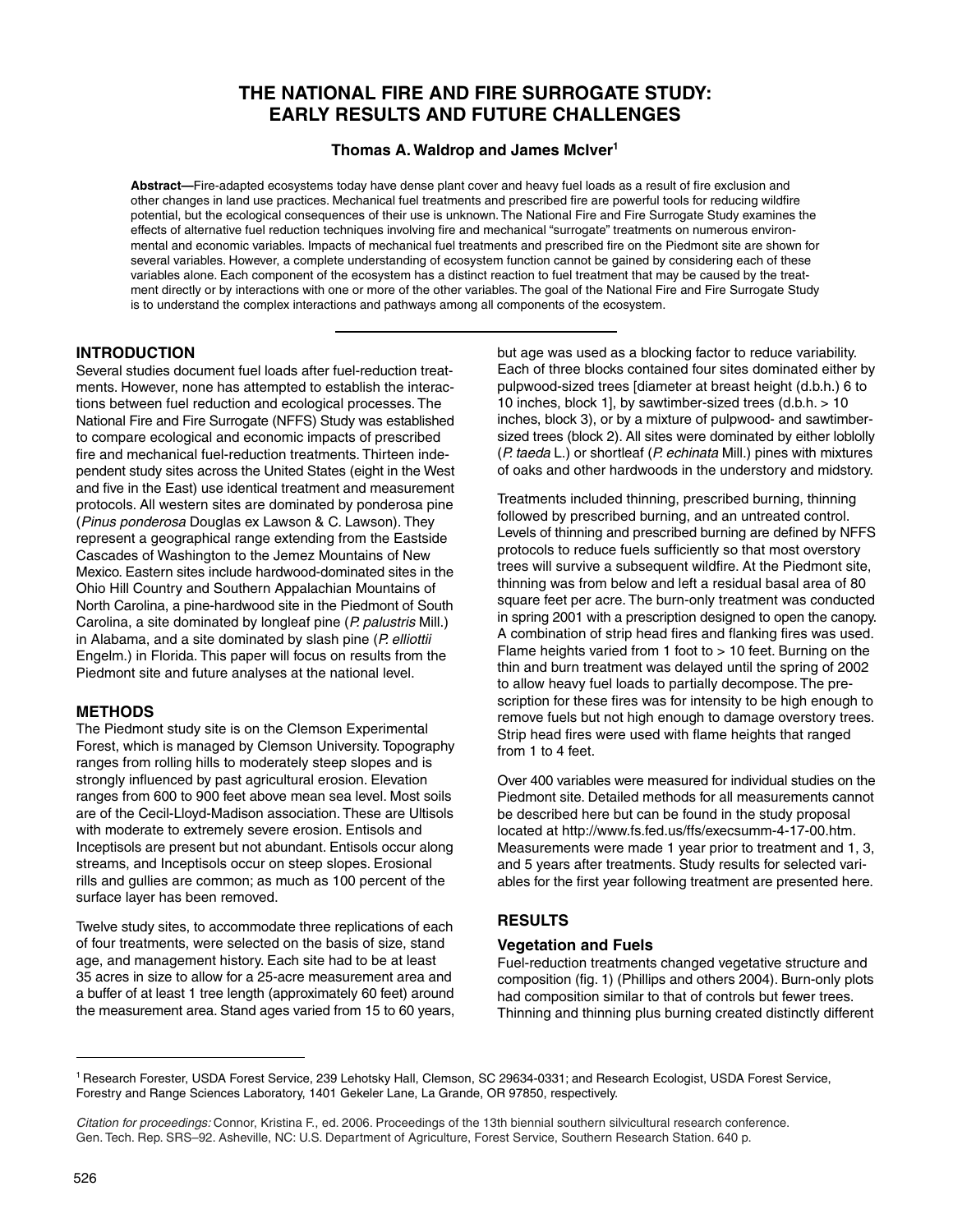

Figure 1—Nonmetric multidimensional scaling ordination for understory vegetation and shrub cover (Phillips and others 2004).

communities. The thin plus burn treatment was the only one that increased grasses and forbs. All treatments reduced litter, but the burn-only treatment reduced it most (fig. 2) (Waldrop and others 2004). Thinning increased fine woody fuels, and they remained high after burning. Treatment had no effect on loading of large woody fuels. BEHAVE predicted that wildfires would be more difficult to control after thinning until logging slash had begun to decompose (Mohr and others 2004).

#### **Soil Properties**

Thinning and thinning plus burning increased bulk density of the surface soil layer (Shelburne and others 2004). Both thinning and burning reduced total carbon (C) and nitrogen (N) in the O horizon. Thinning and burning together reduced C and N more than single treatments. In the A/Bt horizon, burning



Figure 2—Loading of litter and woody fuels by treatment at the Piedmont NFFS site (Waldrop and others 2004).

reduced total C and N. Thinning and burning together reduced C and N more than burning alone. Burning significantly reduced total exchangeable capacity relative to other treatments. Decomposition of leaf litter was slower in thinned stands than in burned or control stands (Callaham and others 2004). Nitrogen dynamics varied more over time in thinned and burned stands than in controls. Soil respiration was lower in burned stands than in control or thinned stands, possibly as a result of fire-induced reductions in potentially mineralizable C pools in the forest floor (Callaham and others 2004). These results suggest that C and N dynamics are altered by thinning and burning, but that these alterations are manifested in fundamentally different ways.

#### **Wildlife**

Thinning had a positive effect on herpetofaunal abundance, possibly because increased insolation allowed an increase in the area for thermoregulation (fig. 3) (Kilpatrick and others 2004). Small mammal trapping did not yield enough individuals for statistical analysis. Prolonged drought may have reduced the already low population of small mammals on the Piedmont. Spring counts did not indicate that there were treatment-to-treatment differences in songbird abundance and richness (Zebehazy and others 2004). Nest starts increased one season after all fuel-reduction treatments.

#### **Insects and Diseases**

The number and size of beetle-killed spots were larger the year after treatment (Boyle and others 2004). However, there were no significant treatment-to-treatment differences. Beetle activity was reduced where tree latewood was high and resin production was greater. Posttreatment Leptographium incidence was reduced in all areas including controls. However, incidence was apparently reduced by fuel reduction. Diseases caused by Phytophthora were increased by thinning alone and by burning alone but decreased by the combination of thinning and burning.

## **FUTURE ANALYSES**

Numerous reports from individual studies will be published as each of the 13 NFFS sites completes treatment installation



Figure 3—Number of captures of herpetofauna and small mammals during the first year after treatment at the Piedmont NFFS site (Kilpatrick and others 2004).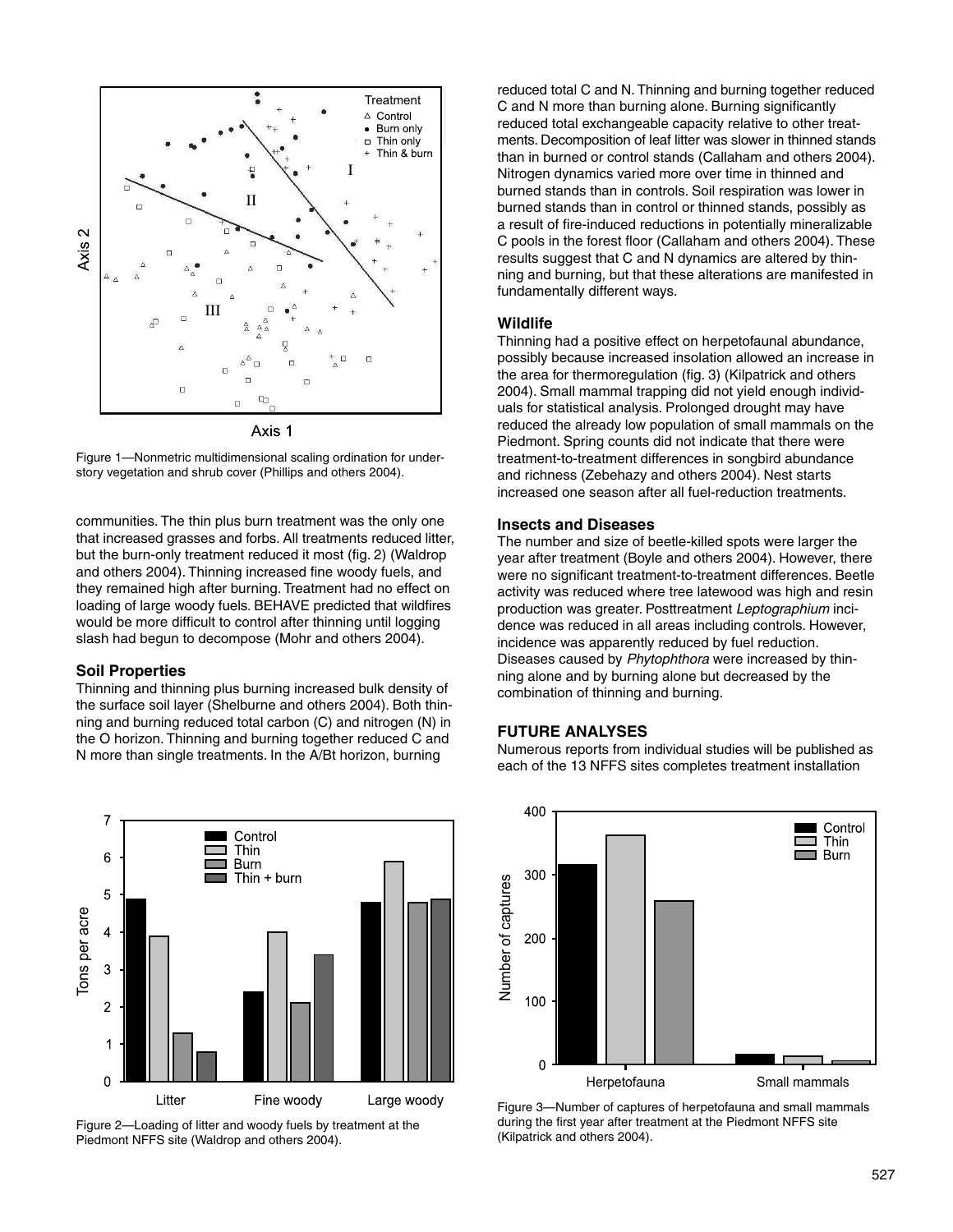and posttreatment measurements. These publications will add significantly to our knowledge of multiple ecosystem components. However, the greater challenge will be to determine if fuel treatments create entirely different ecosystems and if these systems continue to function differently over time. Analyses of ecosystem-level questions are complex because they are interdisciplinary: variables may impact other variables in previously unknown ways.

An example of this complexity is the change to the forest floor (fig. 4). Each treatment produced a different forest floor structure. Burning removes the litter layer in a relatively uniform fashion throughout the treatment area. However, thinning completely removes the litter and duff in some areas but leaves other areas undisturbed. Thinning plus burning created the greatest disturbance. The problem goes far beyond identifying simple differences in forest floor structure. The forest floor affects numerous variables such as nutrient cycling, decomposition, and herpetofaunal abundance. Each of these variables in turn impacts many others. The pathways in this simple example are complex and represent only one potential analysis at one NFFS study site. Similar pathways must be investigated for all disciplines at each NFFS site and for all NFFS sites combined. Such analyses will be conducted by NFFS cooperators using a number of univariate and multivariate tools for individual study sites and multiple study sites.

## **Single-Site Univariate Analyses**

At the site level, since experimental units are replicated and treatments assigned randomly, analyses have been and will be conducted primarily with analysis of variance and regression techniques. These techniques are flexible in the sense

that independent factors can be added to models depending on the response variable in question. Although these types of analyses can be used to evaluate multivariate questions, they are most suitable for analyzing effects on individual variables. Analyses of these kinds can answer questions such as (1) how do alternative fuel-reduction treatments influence plant species diversity, and (2) how do fire-only and mechanicalplus-fire treatments compare with respect to fuel reduction?

## **Multi-Site Univariate Analyses**

Analysis of variance and regression techniques are also useful for evaluating the responses of individual variables at the network level. For example, we can ask to what extent alternative fuel reduction treatments influence plant diversity in relation to forest type across the NFFS network, or we can ask how differences among logging methods influence the relative effectiveness of fire-only and mechanical-plus-fire treatments in reducing fuels. We plan to use mixed-model analyses of variance to investigate these kinds of questions across the network. However, we will need to use meta-analyses for some questions, especially those that involve variables that respond to different degrees in different systems.

Meta-analysis has been used in medical research for decades (Cooper and Hedges 1994). One of this method's best applications is in the analysis of datasets from separate studies that evaluate the treatment response of a single variable. Typically a researcher surveys the literature for studies on the variable in question, assembles a dataset that describes response of that variable to some set of treatments, and then evaluates the commonality of response, or effect size, to treatment. With this method, the researcher can also explore the extent to



Figure 4—Hypothetical within-site path model of NFFS treatment effects on forest floor, vegetation, and herpetofauna.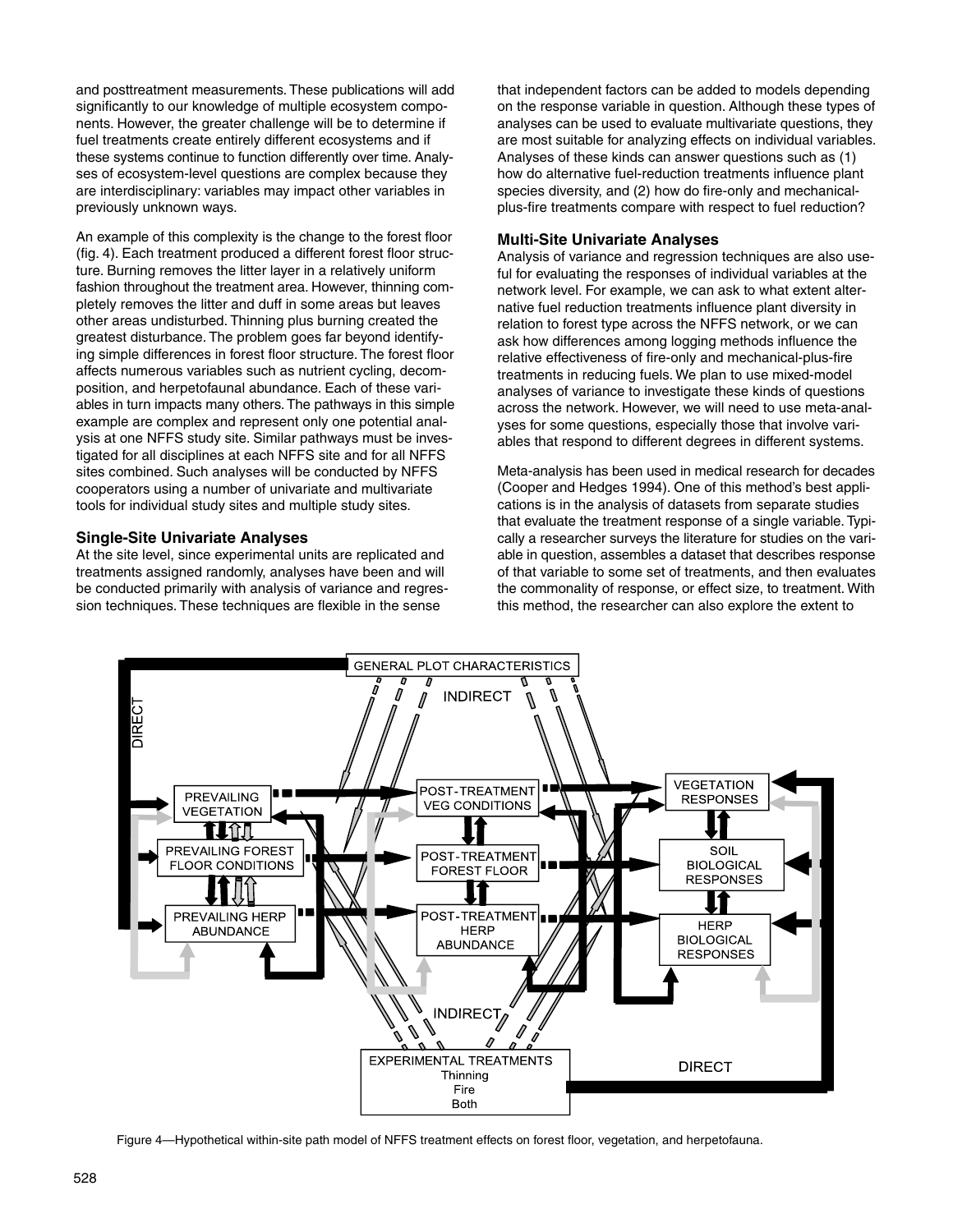which other variables influence the effect size of the dependent variable in question. Meta-analysis has been used sparingly in forest ecology, primarily in the past 10 years. Its use has been limited by the relative scarcity of studies that are both robust and similar enough to provide data that can be aggregated effectively. For example, Kopper (2002) found only eight major studies that had a robust enough experimental design to be included in a meta-analysis on the influence of prescribed fire on fuel reduction in ponderosa pine systems. In contrast, the NFFS project has three design features that make it uniquely suitable for meta-analytic techniques: (1) each of the 13 sites can be regarded as a separate study; (2) each site has a robust stand-alone experimental design; and (3) the experimental designs are identical among sites. With metaanalysis, we can ask not only to what extent forest types influence how plant species diversity is affected by alternative fuel reduction treatments but also how a number of other variables affect diversity, including soil type, fuel loadings, season of burn, and logging technique. Information on conditional response to treatment will allow managers to better predict how a treatment will perform given their unique sets of circumstances.

## **Single-Site, Multivariate Analyses**

At the site level, the FFS study is a multivariate experiment and is an attempt to capture whole-system responses to fire and fire surrogate treatments. This design has great value from a management perspective, because the information we generate will allow managers to assess tradeoffs in response to treatment for different key variables. For example, we can determine how much fuel must be removed to prevent wildfire and also determine whether that level of fuel reduction will eliminate key habitat for wildlife (fig. 4). Also, we can determine the cost per ton of fuel reduction for different fire and fire surrogate treatments. From a scientific perspective, the multivariate design will allow us to better understand not only how multiple components of the system respond but also how relationships among components change when treatments are applied. Use of multivariate techniques is necessary to extract this kind of information. For example, standard multivariate techniques such as ordination and classification can help us understand how treatments influence plant species composition (fig. 1) rather than just diversity as expressed by a single measure (McCune and Grace 2002). Compositional changes are likely to be more important than diversity changes because species differ with respect to their function, e.g. nitrogen fixers, or with respect to their relative value for humans, e.g. native plants vs. invasive plants.

In order to evaluate how relationships among components within a system respond to treatment, we need multivariate techniques that go beyond simple ordination and classification. A potentially useful tool is structural equation modeling (SEM) (Pugesek and Tomer 2003). SEM has been used for many years in economics and social science, but there are relatively few examples of SEM in ecology (Grace and Pugesek 1998). One way to describe SEM is to compare it to multiple regression. Multiple regression allows one to determine simultaneously how a number of key independent variables influence one dependent variable. A typical multiple regression model identifies both the relative influence of each independent variable on the dependent variable and the correlations among independent variables. Although this technique can be useful for exploring complex relationships, it has limited

applicability in modeling of real systems because possible interactions among variables are constrained: in real systems, independent variables can only be correlated to one another and can only be related to the dependent variable with a one-way cause-to-effect relationship. A typical SEM model, on the other hand, can have a much more flexible structure of relationships. The technique requires that the investigator build a hypothetical model, such as the one shown in figure 4, that includes the key variables and their causal relationships not only to the dependent variable but to one another. In essence, one builds a model of how the system is predicted to work and then tests the model with real data from the experiment. With SEM, we can answer questions about the response of key variables within the context of the whole system. For example, we can answer questions about the influence of soil type on the degree to which fire and fire surrogates affect the susceptibility of trees to bark beetles. Factors such as slope, elevation, aspect, and initial fuel loads can also be evaluated in the context of a structural equation model.

#### **Multi-Site, Multivariate Analyses**

Each of the multivariate techniques described in the previous section can also be used for among-site analyses. Ordination can be used to investigate site-to-site differences in how plant species composition changes due to treatment. For example, do invasive plants respond similarly to treatment across the network? Do fire and fire surrogate treatments tend to cause common responses in nitrogen-fixing species? Similarly, SEM can be used for multi-site analyses as well. A single structural model may be confirmed for one site but not for another, leading the investigator to identify the factors responsible for the difference. These techniques can be very useful in helping to understand the conditional response to treatment of key variables, which will allow managers to better predict how fire and fire surrogate treatments will function in systems under their care.

#### **Current Status**

Installation of treatments for the NFFS is nearing completion at all 13 sites across the country. Publications describing single-site univariate studies are becoming numerous and are listed on the NFFS web site (http://www.fs.fed.us/ffs/). Single-site multivariate analyses are underway at some locations. Multiple site analyses have begun for vegetation, fuels, and wildlife. Results of interdisciplinary studies should become available in 2006.

#### **ACKNOWLEDGMENT**

This is Contribution Number 73 of the National Fire and Fire Surrogate Project (NFFS), funded by the U.S. Department of Interior and U.S. Department of Agriculture Forest Service Interagency Joint Fire Science Program.

#### **LITERATURE CITED**

Boyle, M.F., II; Hedden, R.L.; Waldrop, T.A. 2004. Impact of prescribed fire and thinning on host resistance to the southern pine beetle: preliminary results of the national fire and fire surrogate study. In: Connor, K.F., ed. Proceedings of the 12<sup>th</sup> biennial southern silvicultural research conference. Gen. Tech. Rep. SRS-71. Asheville, NC: U.S. Department of Agriculture, Forest Service, Southern Research Station: 60-64.